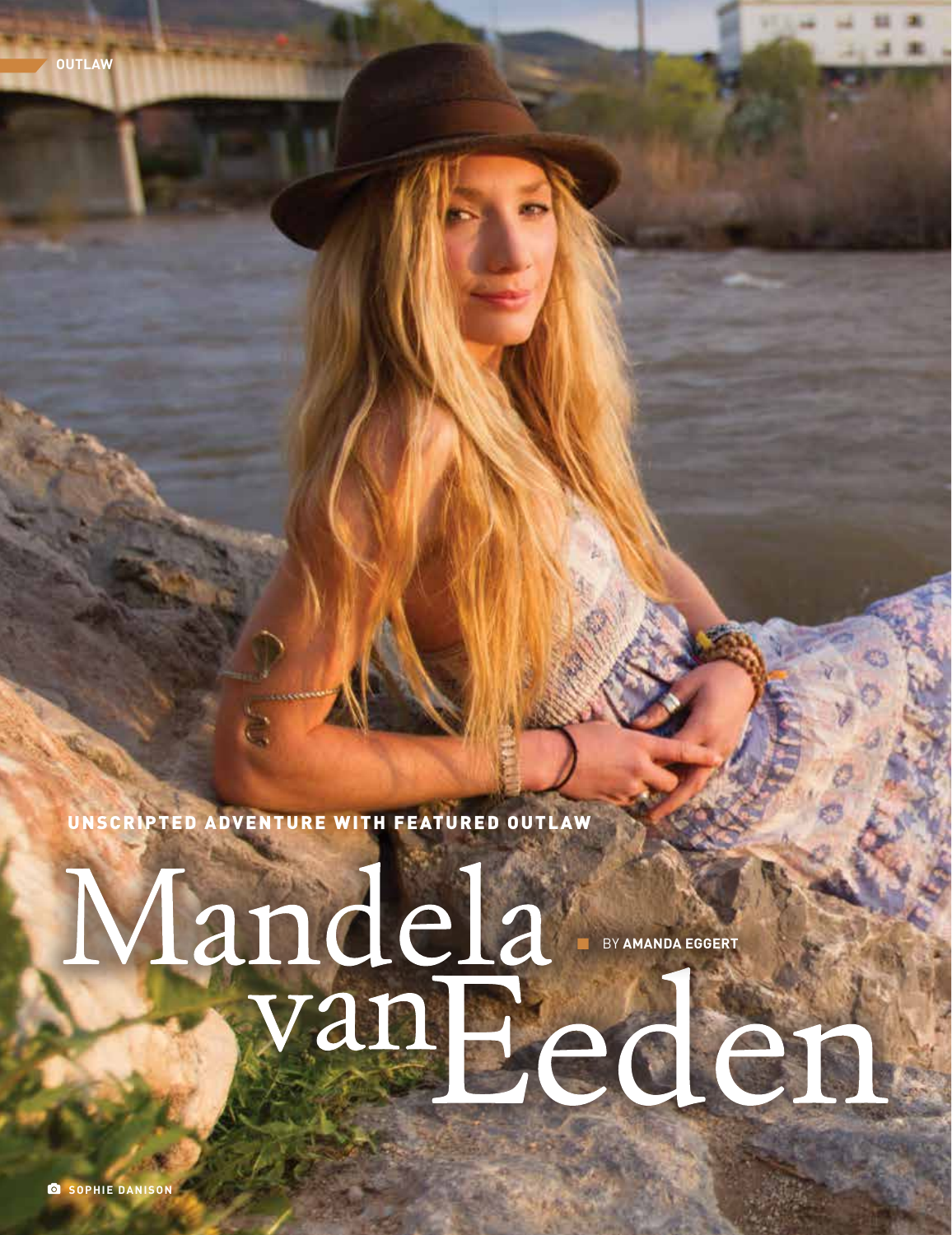**SECTION** Mandela van Eeden soaks up the last rays of sun on the Clark Fork river in Missoula.

The uring her 2010 commencement ceremony, Mandela van<br>
Eeden scrawled a list of things she wanted to do in the<br>
next 10 years on the back of her University of Montana<br>
diploma.<br>
The timeframe is loose; really, the list is Eeden scrawled a list of things she wanted to do in the next 10 years on the back of her University of Montana diploma.

adventures van Eeden—a lover of all things fuzzy—wants to have before she tames her travel itch and gets a dog.

Sea kayaking New Zealand's Milford Sound and biking around its South Island made the list. Traveling to India to study Ashtanga Yoga also appears, and van Eeden recently checked that one off. "It's been my dream my entire life to go to India," she says, her blue eyes showing some residual jetlag from the long flight back home to Missoula, Montana. "I've been in love with this country for my entire life, but I had yet to go there."

Two months abroad haven't sated her appetite for the spices, sounds, colors and people of India. And so the dream of owning a dog might have to wait for a while longer. Van Eeden feels certain she'll return to the bustling thrum of the world's largest democracy.

"I've been traveling all over the world for three decades and I feel more comfortable, more at home, more connected, and more accepted in India than I have anywhere else in the world," she says.

"Let me be clear," she continues. "I don't blend in—in any way in India." Van Eeden's athletic 6-foot frame, blond hair and blue eyes are considered exotic many places she's traveled, and India was no different. Every so often, someone would stop her on the streets of Kovalam, the fishing village on the southwestern coast where she studied yoga, and ask for a picture; she would gracefully oblige.

Van Eeden thinks it must be India's near-constant threat of chaos that instead unspools into a "perfect flow" that appeals to her. Cambodia, Vietnam and parts of Africa also share that edgeof-chaos quality. "I've always connected with juxtaposition," she says. >>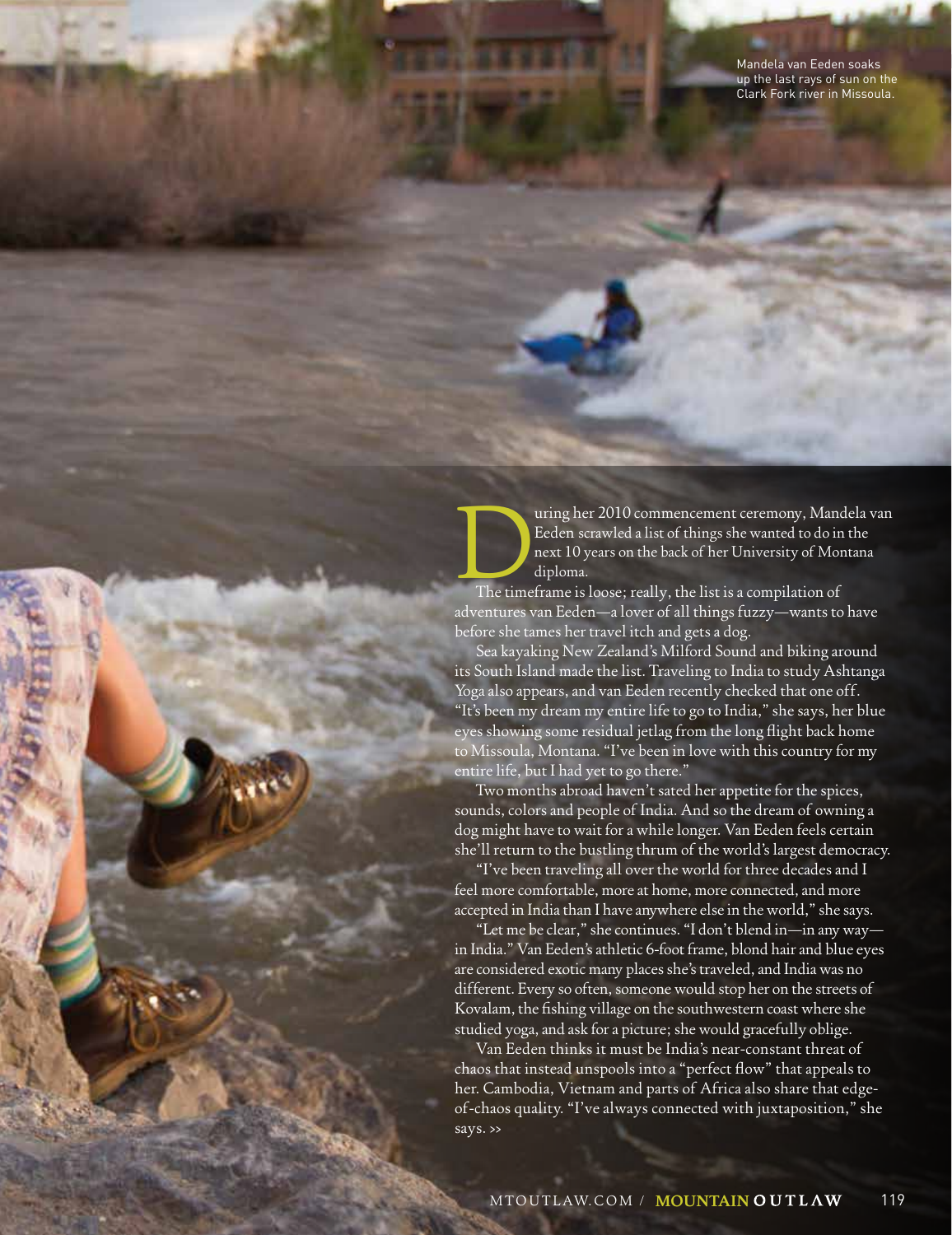

ANDELA VAN EEDEN'S PARENTS NAMED HER after legendary South African president Nelson Mandela. Her father is South African and her mother is American, and her childhood was split between a game reserve on the southernmost tip of Africa and Billings, Montana, her mother Jeani van Eeden's home state. An international flight attendant,

Jeani whisked her daughter around the world from a young age: Australia, New Zealand, China, South Korea, Vietnam, Argentina, Mexico. "We went everywhere that United Airlines flies," she says.

When van Eeden was 8, she was enamored with her father's didgeridoo hanging on the wall of their South African home.

**"It would not have been good if I stayed out on the streets that night … [The didgeridoo] literally saved my life."**

He told her not to play it, but his admonition had the opposite effect; van Eeden became fascinated and, at 18, got serious about learning the instrument.

Now she doesn't travel without it. In a world with **Left:** Van Eeden likes to end yoga classes she teaches with a brief didgeridoo session.

**Right:** She has guided on the Grand Canyon with Outdoors Unlimited for four years.

too many languages to learn in a lifetime, van Eeden says music is an international language, humanity's common denominator. The didgeridoo is her skeleton key of choice. It's also gotten her out of a tight spot more than once.

A decade ago, van Eeden ran into money issues while traveling solo through Uruguay. Her bank canceled her ATM card under the assumption the charges from South America were fraudulent. Van Eeden couldn't convince them the expenses were hers.

With just a couple dollars left, she settled onto a cobblestone street in the old part of Colonia del Sacremento and started playing the didgeridoo. By the time darkness descended and the witching hour was well under way, she'd made a few friends and earned enough money for a night at a youth hostel and some empanadas.

"It would not have been good if I stayed out on the streets that night," she says. "That opened my eyes … [The didgeridoo] literally saved my life."